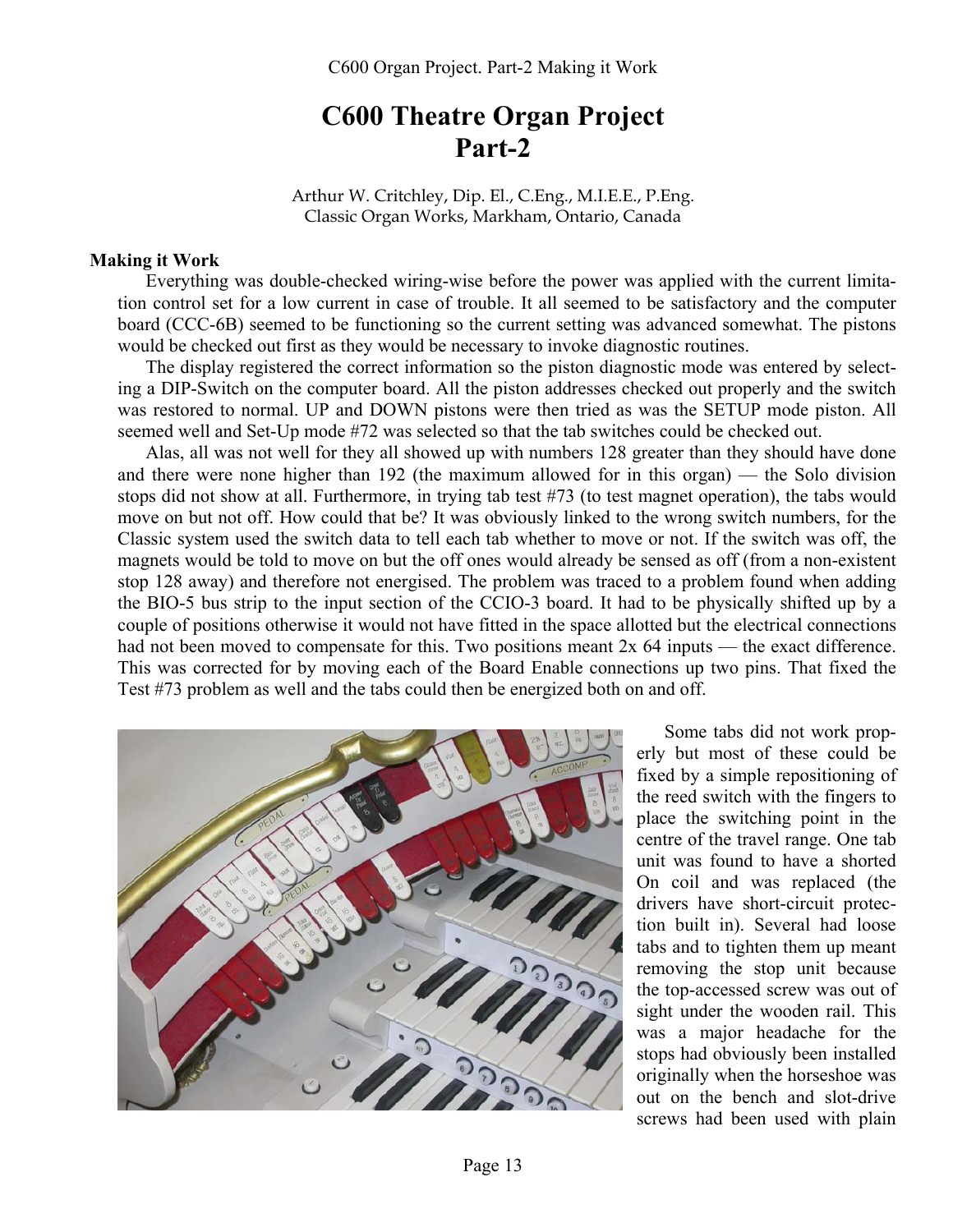#### C600 Organ Project. Part-2 Making it Work

washers over the mounting slots. Trying to reinstall these slot-driven screws now that the horseshoe was in the console was virtually impossible. You needed a long, thin screwdriver and there was simply not enough room inside the console to see what you were doing when you leaned over the top and tried to insert the screw into the hole. Each screw had to be positioned in its location, including the washer, using the fingers or pliers and then the screwdriver offered up to it with the slot in the proper orientation or the screw would be knocked out of position with the slightest twitch. Of course, the screws are some two inches forward from the rear of the tab mechanism and there are festoons of wires in the way as well as the wiring support rail. Large fingers are useless even if you can see what you are doing!

The problem was alleviated to a great extent by using square-drive (Robertson) headed brass screws. Why brass and Robertson? These could be placed securely on the end of the screwdriver together with the washer and offered up to the mounting holes with a fair assurance that they would not fall off. Brass screws avoided the problem of the nearby stop magnets pulling the screws off the screwdriver tip as you were getting close! As many tabs were loose, several did not get fixed because of this difficulty. Those that did had a piece of double-sided tape added between the tab and the tongue so that they would not work loose again.

So now we had a full set of working tabs (about 164). Operating the General Cancel was not good though as the power supply did not have enough current capability to move all the tabs at once because the heavy magnet load dropped the output voltage so far that the control board simply stopped working. The loss of power also crashed the display, which did not recover even though the organ computer restarted automatically. If no more than two-thirds of the tabs were to be moved it all worked as intended. With a few more it would be marginal but a second press would finish the job. The reason for this is that the Classic system moves only those tabs needing to be moved. So if some had moved, there would be fewer to move the next time and the power supply could cope. The Classic system includes adjustments for sticky tabs whereby the system would re-energise tabs several times after a suitable delay and eventually get them all off. However, it was obvious that a beefier power supply was needed. The magnets measured 26 Ohms, which meant that some 80 Amps was necessary at 12 Volts, but only for a short time — a hefty power unit indeed. The one in use could supply only 50 Amps but would do for the time being. Large capacitors, typically 10,000 µF or more, could be added to the output rail to cater for short-term loads (if you did not make too many General Cancels in a short time). Use of a car battery on trickle charge would be an alternative but some means of quickly disconnecting it would be an

absolute necessity in case of wiring shorts. It would also need some kind of overload protection and there would be no on/off switch. A battery would have another disadvantage too; it might be necessary to run the organ system at a lower voltage for better stopmagnet operation and that could not be done too easily.

Meanwhile, the display was given its own d.c. power supply using a standard walladaptor and that solved its crashing problem. It introduced another one, though. Whenever the console music-rack light was switched, the display filled with random characters. The lamp used a transformer and a halogen bulb, so there was obviously a surge problem due mainly to high magnetizing current in its toroidal transformer (no air gap). The display The new power supply. 70 Amps regulated at 12V.<br>toroidal transformer (no air gap). The display

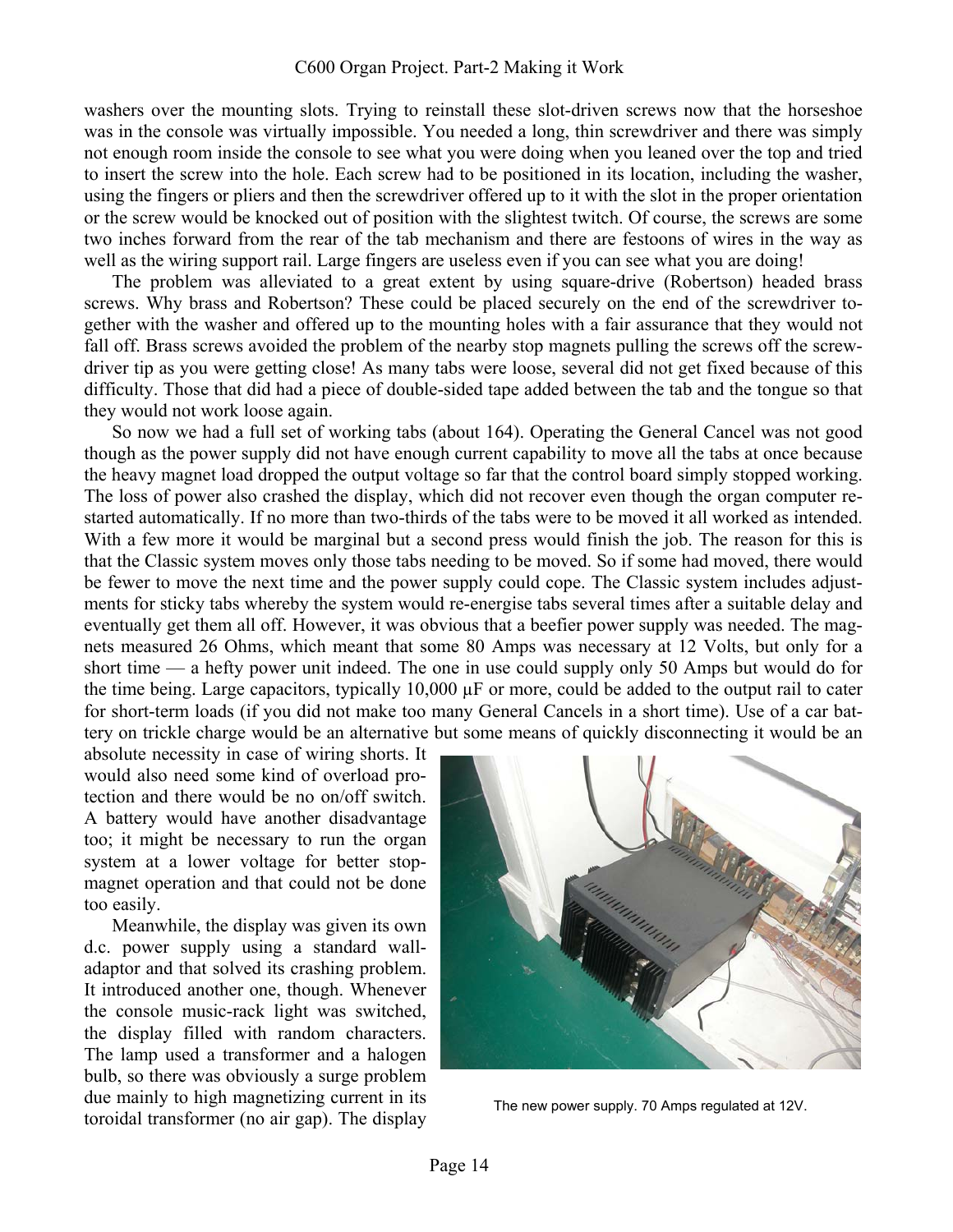characters would clear, though, if you did something that changed the display content. Nevertheless, it was a nuisance and had not occurred when the main power supply was used. The solution was to use power bars with independent anti-surge filters for the supplies and to increase the supply rail filter capacitor size on the display board.

### **Driving Hauptwerk**

There were still a lot of odd little jobs to be done on the console, such as regluing parts of the decorative mouldings and cleaning up the paintwork, but it was now time to see if it could be made to drive anything. The software program was revised



The right side showing the fluorescent display, effects pistons in the cheeks and some of the control pistons on the piston rails. There is room for more stops.

and various new routines added and checked out on the test set. As we were not sure how to tackle Hauptwerk in our software, we decided to use the sequencer MIDI output from the Classic system and configure Hauptwerk to accept keyboard and tab note-on/note-off messages. This was the only way to get MIDI outputs for keys without using MIDI for the tabs. MIDI is limited to 16 channels and there were far more stoptabs than that. With the sequencer output, each keyboard transmits note on/off messages on a particular channel assigned to that keyboard, some eight at most for this organ (Pedal first and second touches, Accompaniment first and second touch, Great first and second touch, Solo and Effects). Each channel would not send anything unless at least one of its tabs was on. At this stage we were not concerned with operating pistons or couplers, only in making something happen to evaluate the possibilities before the software was revised. The sequencer MIDI outputs comprise only noteon/note-off signals for keys and stops, and expression shoe data for each playable keyboard. No other controls output any MIDI messages. All inter- or intra-manual coupling is done within the organ system. Consequently, it would be necessary to use the couplers in the Hauptwerk organ. Since the console had three manuals and the Virginia WurliTzer had only two, that was going to be a limitation. Another major snag was that none of the console pistons could control anything in Hauptwerk since they did not produce any MIDI messages either. However, we were anxious to see how Hauptwerk worked and what it sounded like. It was not apparent before deciding to operate the program in this manner that while manually moving a tab on the console would move a tab on the screen, moving the same tab with a piston would not do so. Hence, no combinations would be possible.

## **Configuring Hauptwerk**

Hauptwerk was installed on a fast Windows-type computer running XP-Pro with 2 G-Bytes of RAM (a maximum of 4 being possible) and this was connected up to the Sequencer MIDI output via a MIDI-to-USB converter. A multi-channel GigaPort<sup>TM</sup> sound module with USB input was added and connected up to a pair of amplifiers and self-powered speakers. Initially, only a stereo audio system was configured to see what would happen. The virtual organ was the Virginia Theatre WurliTzer. A problem was immediately clear — it took several minutes to load the organ and to make any changes also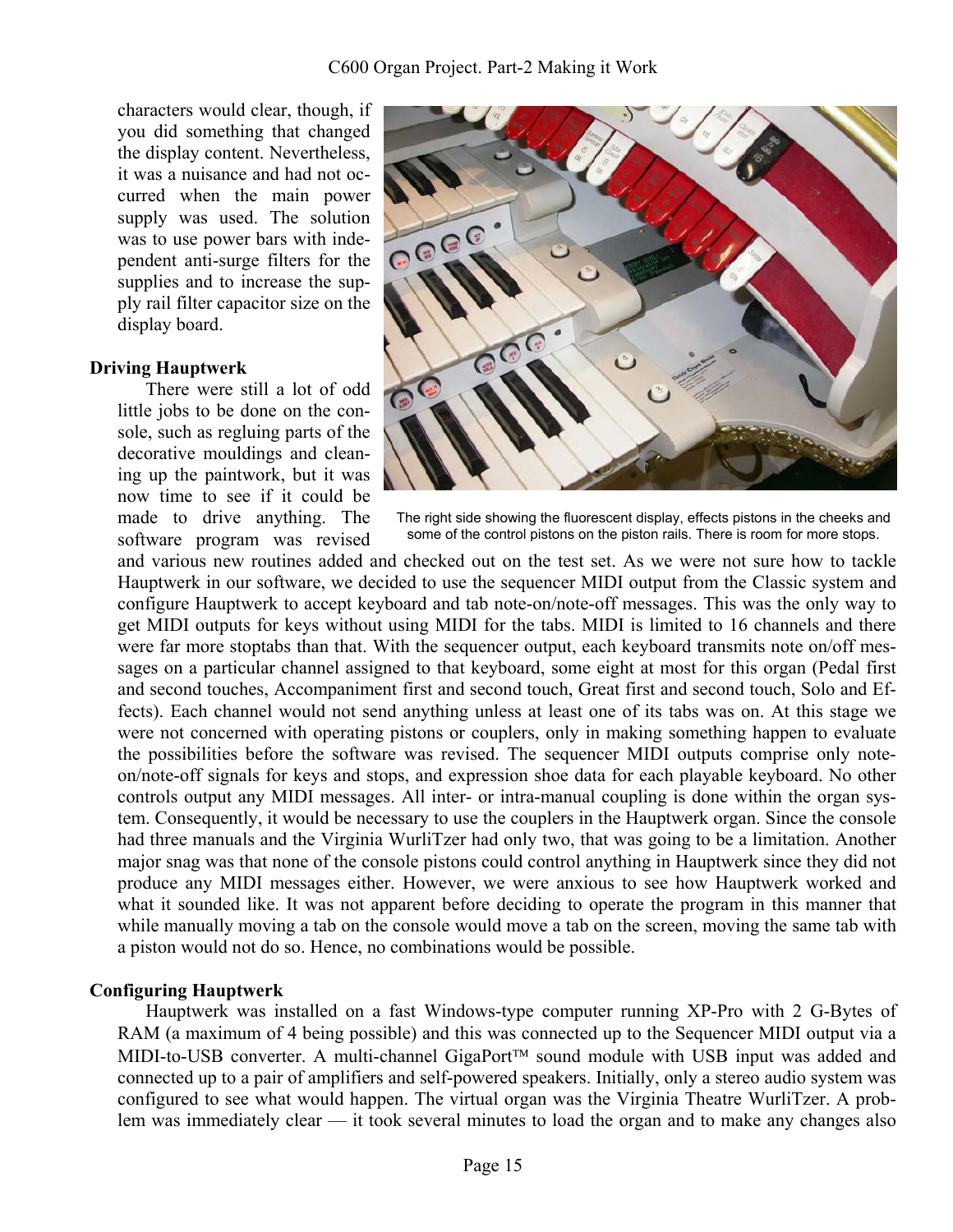required a minute or two to become active. Nevertheless, the various configuration screens were invoked and everything set up to accept MIDI messages from the organ to make the console tabs operate their WurliTzer equivalents. Just a few entries were made to start with to see what would happen. This was not an easy task as there were a lot of items in the on-screen menus and some of the terminology was unusual and confusing.

A snag soon became apparent which was that only one console function could operate any one Hauptwerk function. It would not be possible to have the same Hauptwerk stop on two manuals. This meant that the console would not be able to use any more of its tabs than the original WurliTzer had. Hauptwerk is capable of being run on a unified rank basis rather than by individual tabs but this requires a lot of MIDI processing with a consequent speed bottleneck if you play too many notes at a time. However, that could be thought about later on. For the moment, none of the Solo stops were used and the Great division was used to control the Virginia WurliTzer Solo.

Success — some tentative pressing of tabs and keys caused organ-like sounds to play from the speakers but at a very low volume! There was no reverberation control and the samples were very dry — obviously recorded up close to the pipes.

Nothing seemed to be wrong with the amplifier system so we changed the filter board resistors for more gain and tried again. The increase was not enough so the values were changed again. This time all seemed well. Eventually, we discovered that there was a master volume control in the Hauptwerk program and it was set at only 50%. We could perhaps have saved ourselves some work had we found that earlier!

At this point, it was decided that a strictly-alphabetical listing of stop names and various controls was highly confusing as they were all mixed up in a non-logical manner with the most important words at the end of the names. Configuring the stops would take many hours to do for the whole organ as the name of every stop on the console had to be typed into the Hauptwerk configuration so that it could be linked to a Hauptwerk stop. Scrolling up and down through several hundred functions would be tedious to say the least as each one required some seven settings to be altered in pull-down lists. As all lists showed up in alphabetical order, all the console tab names were re-entered starting with three-digit numbers (using leading zeroes) followed by the division name to match my stop listing so that they could be found more easily as they would now be listed in the proper tab order by division. All possible spares were also included so that they could easily be assigned in the future. It would not matter that they were not assigned now.

Eventually, all the stoptabs that could be assigned were assigned. Rather surprisingly, though not totally unexpectedly, as most theatre organs are similar, there was a pretty good correlation between most of the console tab names and the Virginia WurliTzer tabs. Any WurliTzer tabs that did not appear on the console were assigned to other similar console tabs. As the whole virtual organ amounted to only about a half of the tabs on the console, the ones that had been assigned were marked with yellow stickon dot labels. Some of the stops could not be assigned as they were in divisions such as second-touch. Although linked, these did not work and would have to be investigated later. There were many pitfalls in assigning all these stop names and they often resulted in stops that would not turn on or turn off due to having chosen the wrong command lines. This all had to be done while seated at the console and there was nowhere convenient to put the mouse and keyboard. The job was made a little easier by using a wireless keyboard and mouse but one developed a crick in the neck from looking up at the monitor all the time! A laptop computer would definitely have been better – if one could be found with enough horsepower to run Hauptwerk.

#### **Effects**

Next, our attention was turned to the effects pistons. These were quite spectacular when played via the mouse on the monitor screen. Unfortunately, they would do nothing from the console because they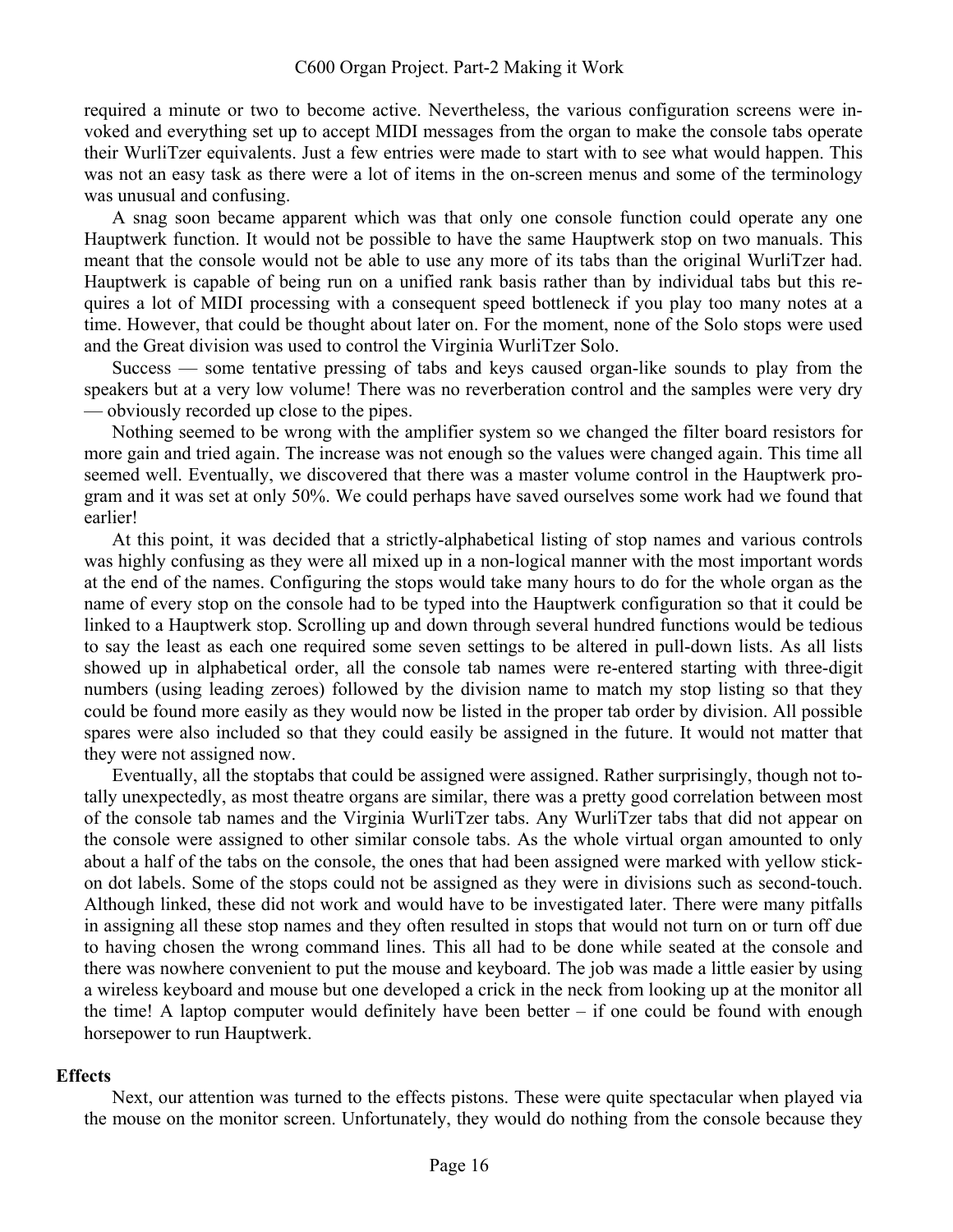were not included in the CCC's MIDI sequencer output. They did, however, activate the General-MIDI sound card in the console and that produced sounds on its headphones output. This had been included as a matter of course before Hauptwerk was even considered, so that any of the 46 General MIDI percussion sounds on Channel-10 could be accessed via a patch system from the 12 keycheek effects pistons (and four toe pistons if they were to be installed at a future date). So any 16 of these effects could be used (in combinations, too, if diodes were used for the links). They were controlled via an extra Classic SIB-4 board driven as though it was another keyboard. In the software this had been set up so that it would not be affected by the transposer, otherwise the various sounds would all change if you changed the pitch. The effects keyboard had its own MIDI channel so could be recorded and played on an external sequencer as for any other keyboard. That was the original effects and traps scheme for the console and could still be employed in addition to Hauptwerk.

The organ software was changed to include the effects pistons as MIDI messages to Hauptwerk for when a proper driver had been created.



The six-channel audio amplifier and three of the six bi-amped speakers.

#### **Audio**

The audio system was explored more fully and a six-channel amplifier system installed driving six identical full-range speakers. Problems were discovered here because when the audio routing was made in Hauptwerk, it used three sets of stereo outputs. Each set provided a block of four adjacent notes in stereo for all octaves: C to D#, E to G and G# to B. This obviously required all six speakers to be identical and capable of rendering low bass notes as well as high frequencies. That was going to be expensive and require a lot of space. Perhaps some improvement could be made by changing the configuration to give six mono channels with only two adjacent notes each? It is possible to separate out some part of a keyboard to its own channel but that is not satisfactory as it would include high-pitched stops as well as low ones and would need to be done to all keyboards. What is needed is a six-channel audio mixer with a low-pass filter/amplifier driving a single woofer. The six normal channels would also need matching complementary high-pass filters to remove the low bass. Then these six identical speakers could be smaller and less expensive with less powerful amplifiers.

Another problem was that of a loud bang as the audio came on line from Hauptwerk. This is undoubtedly due to having unbalanced audio signals from the GIGAPort unit. The Classic amplifiers used had muting to prevent this at both turn-on and turn-off but they were fully operational long before Hauptwerk got going. The short-term answer was to switch the organ on only after Hauptwerk was operational and likewise to switch it off before turning off Hauptwerk.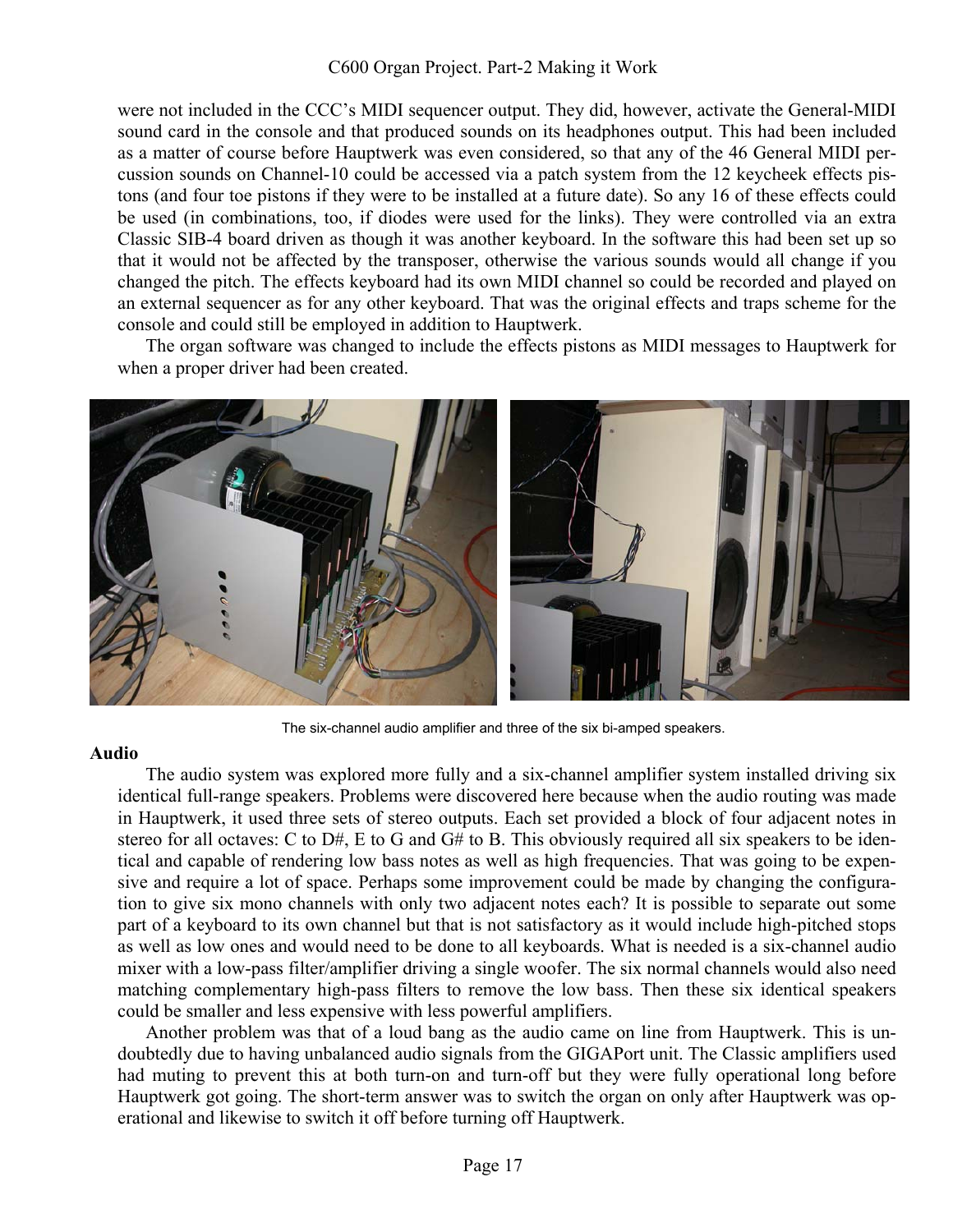One cute observation is that various non-tonal organs sounds such as blower noise, expression shade motors and stop-tab 'thunks' were to be heard as the organ was operated. They could be turned off in configuration windows but certainly add some realism.

Despite all these shortcomings, the organ was demonstrated at the Open House and approved by all who heard it. The question of low bass and audio channeling could be left until more pressing problems had been solved with controlling Hauptwerk.

#### **Speaker Cabinets**

Only five of the ten speaker cabinets that came with the organ were in a decent working condition. The rest were suffering from disintegration of the foam plastic cone surrounds due to age and possibly high-volume use. The remaining five good ones were tested out and the two largest — obviously bass cabinets — were found to be completely lacking any bass. This seemed strange as they had fifteen-inch speakers but these were emitting only treble sounds while the tweeters were doing nothing at all. There had to be something wrong so one was opened up. It was immediately apparent that it had never been wired properly — despite there being clear markings on the cross-over filter board inside — such that the input signal went straight to the tweeter while the bass speaker was being fed via the series capacitor meant for the tweeter. The wiring was soon sorted out but the tweeter needed replacing having been burned out! However, the bass speaker seemed to be in good condition through lack of use. The second such cabinet was found to be exactly the same. Whoever had wired these cabinets obviously had no idea about speakers. Another cabinet was a high-frequency horn and that seemed to be alright. There was a Leslie cabinet that also seemed to be in reasonable condition. Since six identical speakers were required, none of these could be put to use for the moment, though the bass cabinets would eventually be useful although they were of a poor design bass-wise. They would only need to reproduce 16ft. tones — down to 32 Hz — as there was nothing lower on the organ and that should be well within their capabilities.



Diagrams from the OrganWorks file for this project.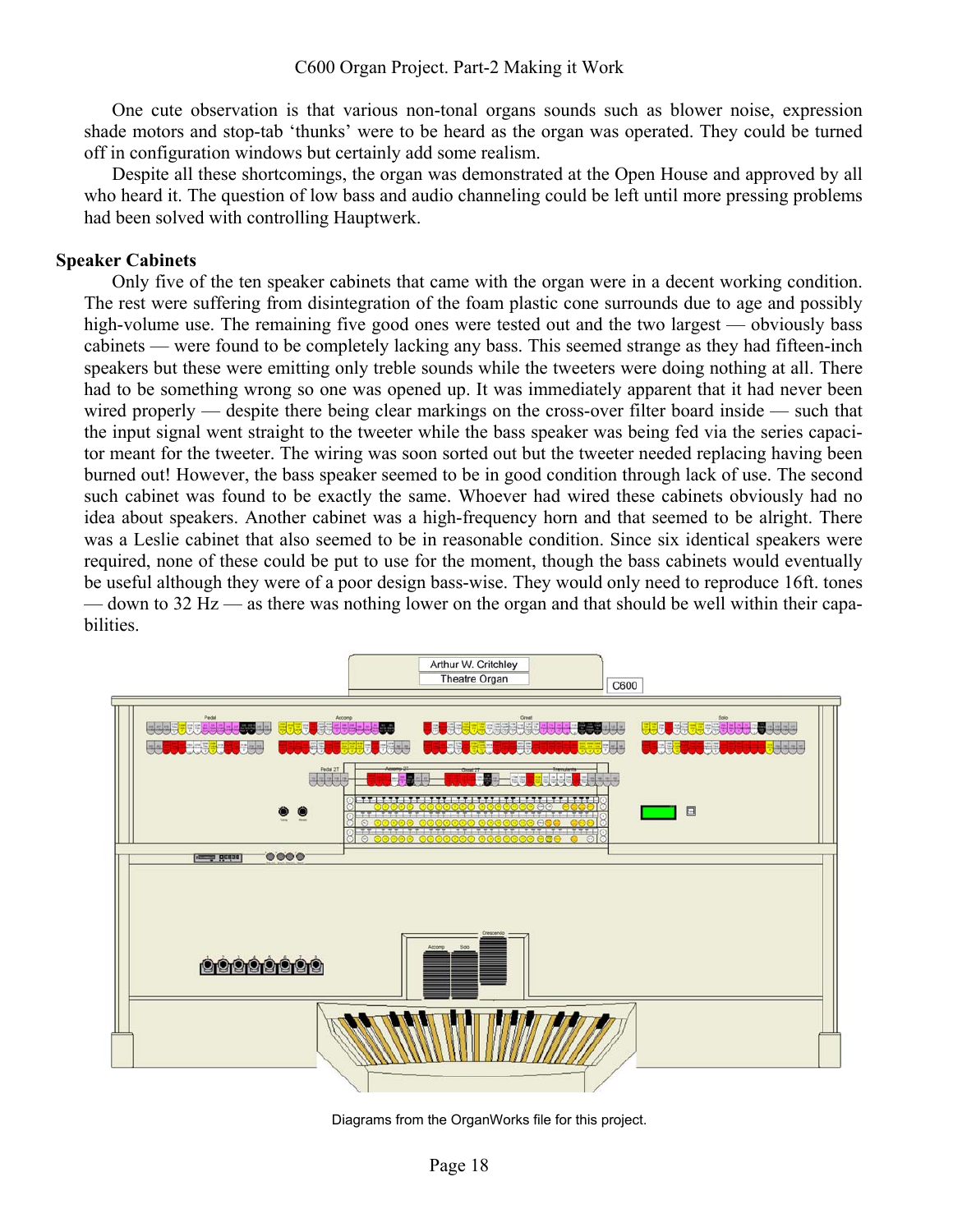|  | <b>DOWN</b>                                                                          |  |
|--|--------------------------------------------------------------------------------------|--|
|  | .                                                                                    |  |
|  | ⌒<br>œ<br>)600 0000<br>$\binom{11}{12}$ $\binom{13}{14}$<br>2)(3)(4)<br>Recal (Reg.) |  |
|  |                                                                                      |  |
|  | $F(x)$ $F(x)$ $F(x)$<br>ac<br>ଇ                                                      |  |
|  |                                                                                      |  |

#### **Driver Software for Hauptwerk**

Having established in principle that the Hauptwerk virtual organ was feasible and realistic, the console software now needed a major revision to include a proper driver routine so that the various Classic console features could be implemented properly. This was written and the various tab and control assignments completely redone in Hauptwerk. The effect of this software change was that the MIDI outputs now come out of the MIDI Expander jacks so that control messages, such as for effects pistons, could be sent as SysEx commands — almost everything that moved on the console would come out as a MIDI message of one kind or another. The keys sent note-on/note-off messages on MIDI channels appropriate to their divisions (1 to 7) while the tabs and the expression shoe (only one was used) sent Systems-Exclusive (SysEx) messages on Channel-16. At last, all the console couplers could be used while the combination pistons would work as they should to give combinations since these, together with the Crescendo shoe, operated entirely within the console software. Only their results on the tabs were sent out as tab changes on the SysEx channel.

But the effects pistons still did not operate the Hauptwerk effects even though they still operated the GS-MIDI effects via channel-8. A change was made to the Classic software to incorporate the effects pistons above the normal range of the key and stop numbers so that they would generate MIDI messages and that solved the problem. At last, the whole organ was playable like a real one.

However, while the effects pistons would then play Hauptwerk, they were not captured by the builtin sequencer. This is because the sequencer uses only data from keys, stops and expression shoes – not pistons. The pistons operate console functions and the results are what affect the tabs and hence what is recorded. The basic reason was that the number range of the keys, tabs and shoes does not extend to where the pistons are. Simply adding these extra numbers would exceed the design limits of the software. It could be done but might cause the whole organ to slow down. After some thought, it was decided to "borrow" some of the unused spare tabs and use these for effects pistons. The organ software was modified to activate these tab numbers when the pistons were pressed and the data shipped out as effects switches. Hauptwerk was reconfigured to suit and, Voila! The pistons played Hauptwerk directly and could be recorded and played back.

Many annoying problems remained. Probably some of these could be overcome by getting more familiar with the program while some may be due to the way that the Classic and Hauptwerk software operates.

Incidentally, there is no good reason why a similar driver routine should not be written for MidiTzer so that it could be used at the same time to double the quantity of ranks. Of course, a second computer would be necessary to run that program with the MIDI data looped through from one to the other as well as a second set of amplifiers and speakers. The actual tab outputs would be the same for both and if all possible tabs were sent out, the two virtual organs would recognise whichever ones they were assigned to. The various MidiTzer stops would be similar to those of Hauptwerk since both programs simulate 8-rank WurliTzers, but could probably be filtered to sound differently as they would be coming from different amplifiers and speakers. Indeed, the MidiTzer Solo division could possibly become the console Solo division while both programs would contribute to the other divisions.